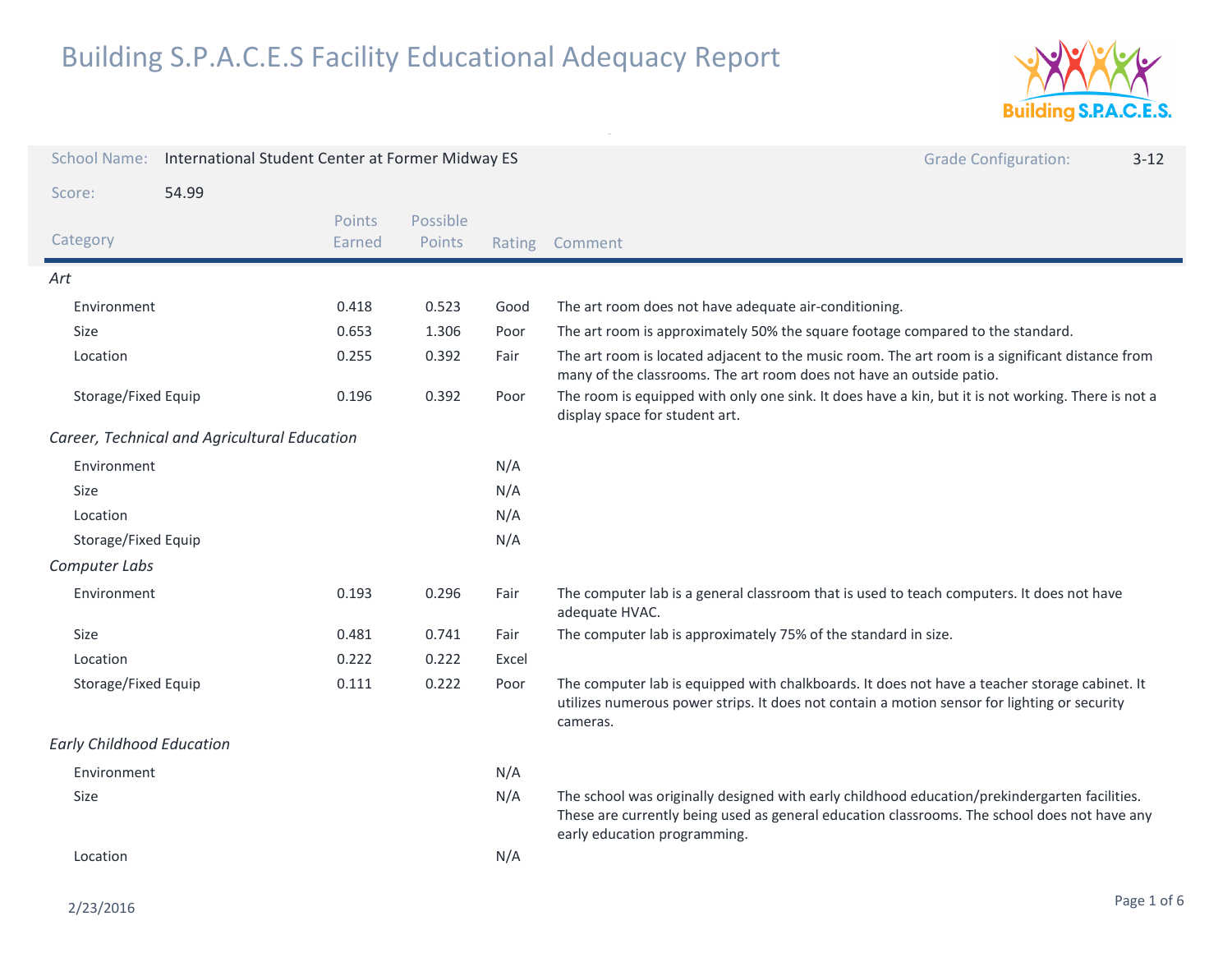

| <b>School Name:</b>                 | International Student Center at Former Midway ES |                         |                    |        | <b>Grade Configuration:</b><br>$3 - 12$                                                                                                                                                                                                            |
|-------------------------------------|--------------------------------------------------|-------------------------|--------------------|--------|----------------------------------------------------------------------------------------------------------------------------------------------------------------------------------------------------------------------------------------------------|
| Score:                              | 54.99                                            |                         |                    |        |                                                                                                                                                                                                                                                    |
| Category                            |                                                  | <b>Points</b><br>Earned | Possible<br>Points | Rating | Comment                                                                                                                                                                                                                                            |
| <b>Early Childhood Education</b>    |                                                  |                         |                    |        |                                                                                                                                                                                                                                                    |
| Storage/Fixed Equip                 |                                                  |                         |                    | N/A    |                                                                                                                                                                                                                                                    |
| <b>General Classrooms</b>           |                                                  |                         |                    |        |                                                                                                                                                                                                                                                    |
| Environment                         |                                                  | 2.247                   | 3.457              | Fair   | The lighting in the classrooms in the older wing of the building is poor and needs to be replaced.<br>The older classrooms need to be refurbished.                                                                                                 |
| Size                                |                                                  | 6.913                   | 8.641              | Good   | The general classrooms are approximately 85% of the standard size.                                                                                                                                                                                 |
| Location                            |                                                  | 1.296                   | 2.592              | Poor   | The intensive English classes have students from third through ninth grade in close proximity to<br>each other.                                                                                                                                    |
| Storage/Fixed Equip                 |                                                  | 1.685                   | 2.592              | Fair   | Twelve classrooms have sinks. Some of the classrooms have chalkboards, other classrooms have<br>whiteboards, and some of the classrooms don't have either one.                                                                                     |
| <b>Instructional Resource Rooms</b> |                                                  |                         |                    |        |                                                                                                                                                                                                                                                    |
| Environment                         |                                                  | 0.000                   | 0.700              | Unsat  | The school does not have instructional resource rooms.                                                                                                                                                                                             |
| <b>Size</b>                         |                                                  | 0.000                   | 1.749              | Unsat  | The school does not have instructional resource rooms.                                                                                                                                                                                             |
| Location                            |                                                  | 0.000                   | 0.525              | Unsat  | The school does not have instructional resource rooms.                                                                                                                                                                                             |
| Storage/Fixed Equip                 |                                                  | 0.000                   | 0.525              | Unsat  | The school does not have instructional resource rooms.                                                                                                                                                                                             |
|                                     | Kindergarten & Pre-Kindergarten                  |                         |                    |        |                                                                                                                                                                                                                                                    |
| Environment                         |                                                  |                         |                    | N/A    |                                                                                                                                                                                                                                                    |
| Size                                |                                                  |                         |                    | N/A    |                                                                                                                                                                                                                                                    |
| Location                            |                                                  |                         |                    | N/A    |                                                                                                                                                                                                                                                    |
| Storage/Fixed Equip                 |                                                  |                         |                    | N/A    |                                                                                                                                                                                                                                                    |
| <b>Learning Environment</b>         |                                                  |                         |                    |        |                                                                                                                                                                                                                                                    |
| Learning Style Variety              |                                                  | 0.000                   | 4.938              | Unsat  | The school was not designed for large group, small group, or individualized instructional spaces.                                                                                                                                                  |
| Interior Environment                |                                                  | 1.284                   | 1.975              | Fair   | The older portion of the building is showing significant wear and tear and needs to be<br>refurbished. The consistency of the HVAC system between spaces is a concern. The older portion<br>of the building has old obsolete fluorescent lighting. |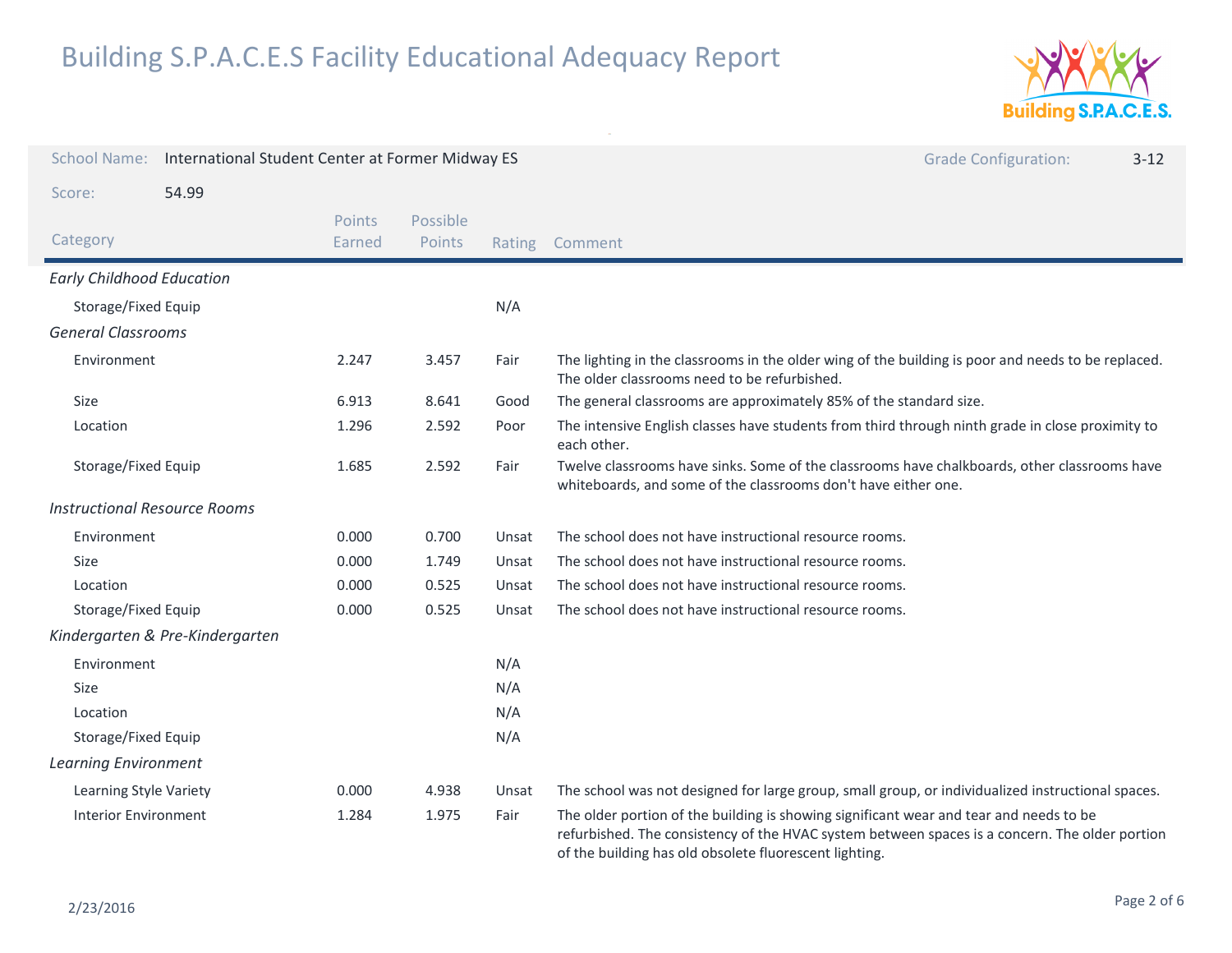

| <b>School Name:</b>         | International Student Center at Former Midway ES |                  |                    |        | <b>Grade Configuration:</b><br>$3 - 12$                                                                                                                                                           |
|-----------------------------|--------------------------------------------------|------------------|--------------------|--------|---------------------------------------------------------------------------------------------------------------------------------------------------------------------------------------------------|
| Score:                      | 54.99                                            |                  |                    |        |                                                                                                                                                                                                   |
| Category                    |                                                  | Points<br>Earned | Possible<br>Points | Rating | Comment                                                                                                                                                                                           |
| <b>Learning Environment</b> |                                                  |                  |                    |        |                                                                                                                                                                                                   |
| <b>Exterior Environment</b> |                                                  | 0.963            | 1.481              | Fair   | The exterior of the building is showing it's age and needs to be refurbished. The building is<br>located on multiple levels of the hill which require students to climb numerous stairs.          |
| Environment                 |                                                  | 0.570            | 0.713              | Good   |                                                                                                                                                                                                   |
| Media Center                |                                                  |                  |                    |        |                                                                                                                                                                                                   |
| Size                        |                                                  | 0.000            | 1.783              | Unsat  | The media center is approximately 33% of the size standard.                                                                                                                                       |
| Location                    |                                                  | 0.348            | 0.535              | Fair   | The media center is at the opposite end of the building from the intensive English programming.                                                                                                   |
| Storage/Fixed Equip         |                                                  | 0.348            | 0.535              | Fair   | The office/work area is extremely small.                                                                                                                                                          |
| Music                       |                                                  |                  |                    |        |                                                                                                                                                                                                   |
| Environment                 |                                                  | 0.437            | 0.672              | Fair   | The music room has low ceilings, tile floors, and lacks acoustic treatments normally found in a<br>music room.                                                                                    |
| Size                        |                                                  | 0.840            | 1.681              | Poor   | The music room is approximately 50% the size of the music room standard.                                                                                                                          |
| Location                    |                                                  | 0.403            | 0.504              | Good   | The music room is located the end the hall and is adjacent to general classrooms. Noise<br>infiltration from the music room can be an issue.                                                      |
| Storage/Fixed Equip         |                                                  | 0.403            | 0.504              | Good   | The music room does not have a practice room, and drinking fountain.                                                                                                                              |
| <b>Performing Arts</b>      |                                                  |                  |                    |        |                                                                                                                                                                                                   |
| Environment                 |                                                  | 0.715            | 0.893              | Good   | The cafeteria serves as the school auditorium. It does not have any specialized acoustic<br>treatments. The stage area is not ADA accessible.                                                     |
| Size                        |                                                  | 1.451            | 2.233              | Fair   | The stage and cafeteria are small and cannot accommodate the total student body.                                                                                                                  |
| Location                    |                                                  | 0.435            | 0.670              | Fair   | The cafeteria/stage is not in close proximity to the music room. The stage is located at the far<br>end of the cafeteria.                                                                         |
| Storage/Fixed Equip         |                                                  | 0.000            | 0.670              | Unsat  | It does not have dressing rooms, the area does not have a lobby for the selling of tickets.                                                                                                       |
| <b>Physical Education</b>   |                                                  |                  |                    |        |                                                                                                                                                                                                   |
| Environment                 |                                                  | 1.541            | 2.370              | Fair   | The gymnasium does not have air-conditioning. The building is a separate building from the rest<br>of the school facility and is accessed by stairs. The building does not have natural lighting. |
| Size                        |                                                  | 0.000            | 5.926              | Unsat  | The gymnasium is approximately 25% of the size standard.                                                                                                                                          |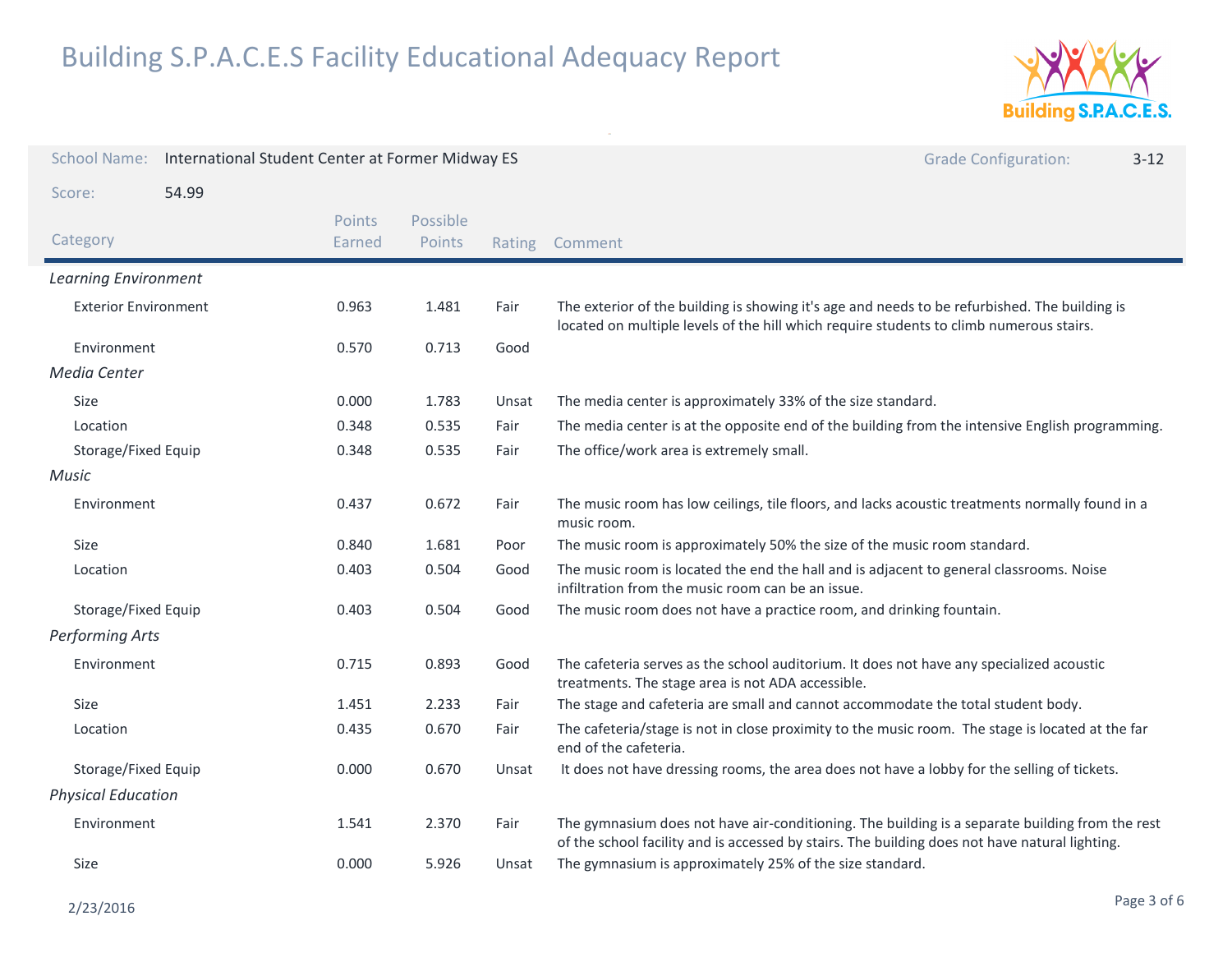

| <b>School Name:</b>             | International Student Center at Former Midway ES |                  |                    |        | <b>Grade Configuration:</b><br>$3 - 12$                                                                                                                                                                                                                                |
|---------------------------------|--------------------------------------------------|------------------|--------------------|--------|------------------------------------------------------------------------------------------------------------------------------------------------------------------------------------------------------------------------------------------------------------------------|
| Score:                          | 54.99                                            |                  |                    |        |                                                                                                                                                                                                                                                                        |
| Category                        |                                                  | Points<br>Earned | Possible<br>Points | Rating | Comment                                                                                                                                                                                                                                                                |
| <b>Physical Education</b>       |                                                  |                  |                    |        |                                                                                                                                                                                                                                                                        |
| Location                        |                                                  | 1.155            | 1.778              | Fair   | The gymnasium is a separate building which is accessed primarily by stairs.                                                                                                                                                                                            |
| Storage/Fixed Equip             |                                                  | 0.889            | 1.778              | Poor   | The gymnasium does not have a wood floor, there is no padding on the wall behind the<br>basketball goals. It does not have any seating. The gymnasium is not equipped with any locker<br>rooms.                                                                        |
| <b>Science</b>                  |                                                  |                  |                    |        |                                                                                                                                                                                                                                                                        |
| Environment                     |                                                  | 0.286            | 0.572              | Poor   | The school provides science instruction in general classrooms that are not equipped with any<br>science equipment. These rooms do not have consistent HVAC.                                                                                                            |
| Size                            |                                                  | 0.929            | 1.429              | Fair   | The general classrooms that are used to teach science meet approximately 65% standard.                                                                                                                                                                                 |
| Location                        |                                                  | 0.343            | 0.429              | Good   |                                                                                                                                                                                                                                                                        |
| Storage/Fixed Equip             |                                                  | 0.000            | 0.429              | Unsat  | The science classrooms do not all have a sink, do not have lab tables, or student workstations,<br>and do not have demonstration areas. The rooms lack adequate safety equipment. There is no<br>storage or prep room. They do not have a dishwasher and refrigerator. |
|                                 | Self-Contained Special Education                 |                  |                    |        |                                                                                                                                                                                                                                                                        |
| Environment                     |                                                  | 0.000            | 0.466              | Unsat  | The school does not have a self-contained special education classroom.                                                                                                                                                                                                 |
| Size                            |                                                  | 0.000            | 1.166              | Unsat  | The school does not have a self-contained special education classroom.                                                                                                                                                                                                 |
| Location                        |                                                  | 0.000            | 0.350              | Unsat  | The school does not have a self-contained special education classroom.                                                                                                                                                                                                 |
| Storage/Fixed Equip             |                                                  | 0.000            | 0.350              | Unsat  | The school does not have a self-contained special education classroom.                                                                                                                                                                                                 |
| <b>Non-Instructional Spaces</b> |                                                  |                  |                    |        |                                                                                                                                                                                                                                                                        |
| Administration                  |                                                  | 0.856            | 1.712              | Poor   | The administrative areas are extremely small. They do not have built-in cabinetry for storage of<br>supplies and materials. The school only has a reception area in the foyer. The area in front of the<br>counter in the main office is extremely small.              |
| Cafeteria                       |                                                  | 3.950            | 4.938              | Good   | The cafeteria does not have adequate storage for tables and chairs. It does not have a restroom<br>in close proximity with hot water. The cafeteria has one serving line.                                                                                              |
| Food Service and Prep           |                                                  | 4.257            | 6.550              | Fair   | The kitchen is not air-conditioned. The kitchen only has one serving line with the other serving<br>line being in the cafeteria utilizing portable equipment. The food preparation area is small.                                                                      |

 $\mathcal{L}^{\mathcal{L}}$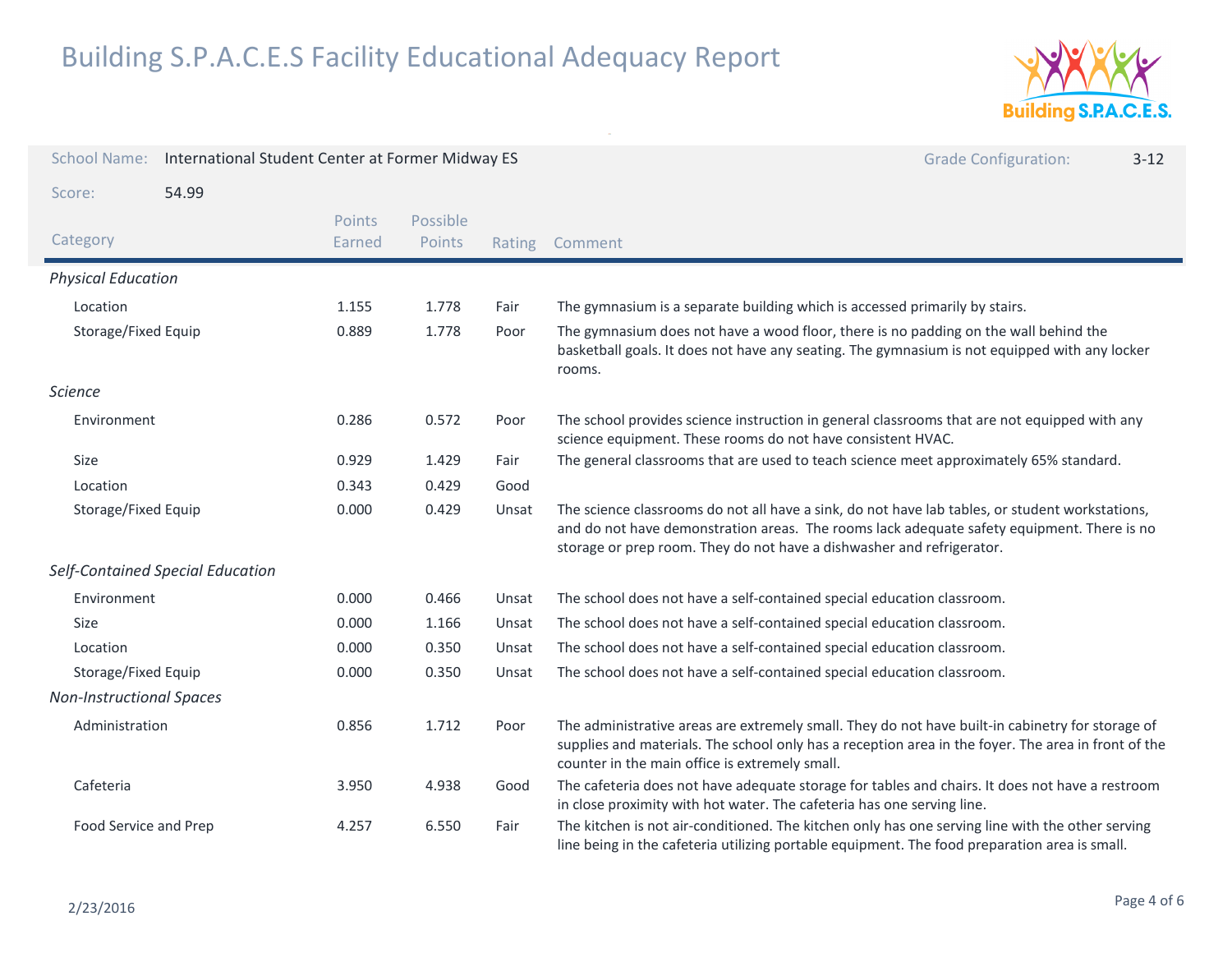

| <b>School Name:</b>                   | International Student Center at Former Midway ES |                  |                    |                                                                                                                                                                                                 | <b>Grade Configuration:</b><br>$3 - 12$                                                                                                                                                                                                             |
|---------------------------------------|--------------------------------------------------|------------------|--------------------|-------------------------------------------------------------------------------------------------------------------------------------------------------------------------------------------------|-----------------------------------------------------------------------------------------------------------------------------------------------------------------------------------------------------------------------------------------------------|
| Score:                                | 54.99                                            |                  |                    |                                                                                                                                                                                                 |                                                                                                                                                                                                                                                     |
| Category                              |                                                  | Points<br>Earned | Possible<br>Points |                                                                                                                                                                                                 | Rating Comment                                                                                                                                                                                                                                      |
| <b>Non-Instructional Spaces</b>       |                                                  |                  |                    |                                                                                                                                                                                                 |                                                                                                                                                                                                                                                     |
| Clinic                                |                                                  | 0.000            | 0.252              | Unsat                                                                                                                                                                                           | The school does not have a clinic. When children become sick the principal and administrative<br>assistant tend to their needs.                                                                                                                     |
| Counseling                            |                                                  | 0.154            | 0.308              | Poor                                                                                                                                                                                            | The counseling area does not have a reception area or conference room. The student records are<br>stored in a small closet adjacent to the restroom in the Principal's office. They are not stored in<br>fire/waterproof files.                     |
|                                       | <b>Custodial and Maintenance</b>                 | 0.395            | 0.494              | Good                                                                                                                                                                                            | All of the custodial sinks are wall-mounted.                                                                                                                                                                                                        |
| <b>Student Restrooms</b>              |                                                  | 0.438            | 0.875              | Poor                                                                                                                                                                                            | The restrooms in the original building are not well lighted, properly ventilated, and are in need of<br>significant refurbishing.                                                                                                                   |
| Faculty Work Space and Toilets        |                                                  | 0.437            | 0.672              | Fair                                                                                                                                                                                            | The school has a small room that has a copier and contains the mailboxes.                                                                                                                                                                           |
| <b>Outside Spaces</b>                 |                                                  |                  |                    |                                                                                                                                                                                                 |                                                                                                                                                                                                                                                     |
| Vehicular Traffic                     |                                                  | 1.481            | 2.963              | Poor                                                                                                                                                                                            | The school utilizes two separate bus lanes one in front of the building in the parking lot and one<br>side the building in a parking lot. There is a covered loading area in front of the building there is<br>not one on the side of the building. |
| <b>Pedestrian Traffic</b>             |                                                  | 0.216            | 0.332              | Fair                                                                                                                                                                                            | Because of the multiple layers of the school grounds, students with disabilities cannot easily<br>access all of the school facilities.                                                                                                              |
| Parking                               |                                                  | 1.638            | 2.521              | Fair                                                                                                                                                                                            | The school does not have adequate off-street parking for staff and visitors.                                                                                                                                                                        |
| <b>Athletic Fields and Facilities</b> |                                                  | 1.707            | 2.626              | Fair                                                                                                                                                                                            | The school does not have any athletic programming. The school does have a large open field on a<br>lower level.                                                                                                                                     |
| Safety and Security                   |                                                  |                  |                    |                                                                                                                                                                                                 |                                                                                                                                                                                                                                                     |
| Fencing                               |                                                  | 0.916            | 1.409              | Fair                                                                                                                                                                                            | The school does not have adequate fencing around the perimeter of the school.                                                                                                                                                                       |
| Signage & Way Finding                 |                                                  | 0.088            | 0.176              | Poor                                                                                                                                                                                            | There is not adequate internal directional signage. The signage identifying the front of the<br>building is not adequate. The drop off lanes are not well signed. The classrooms have identifying<br>signage beyond the room number.                |
| 1.975<br>Ease of Supervision<br>1.284 |                                                  |                  | Fair               | Due to the configuration of the building line of sight supervision is difficult. The school is<br>equipped with limited security cameras.                                                       |                                                                                                                                                                                                                                                     |
| <b>Controlled Entrances</b><br>0.321  |                                                  | 0.494            | Fair               | The school does not have a security vestibule. There is not direct line of sight supervision of the<br>front door from the main office. The school is equipped with a card/camera entry system. |                                                                                                                                                                                                                                                     |